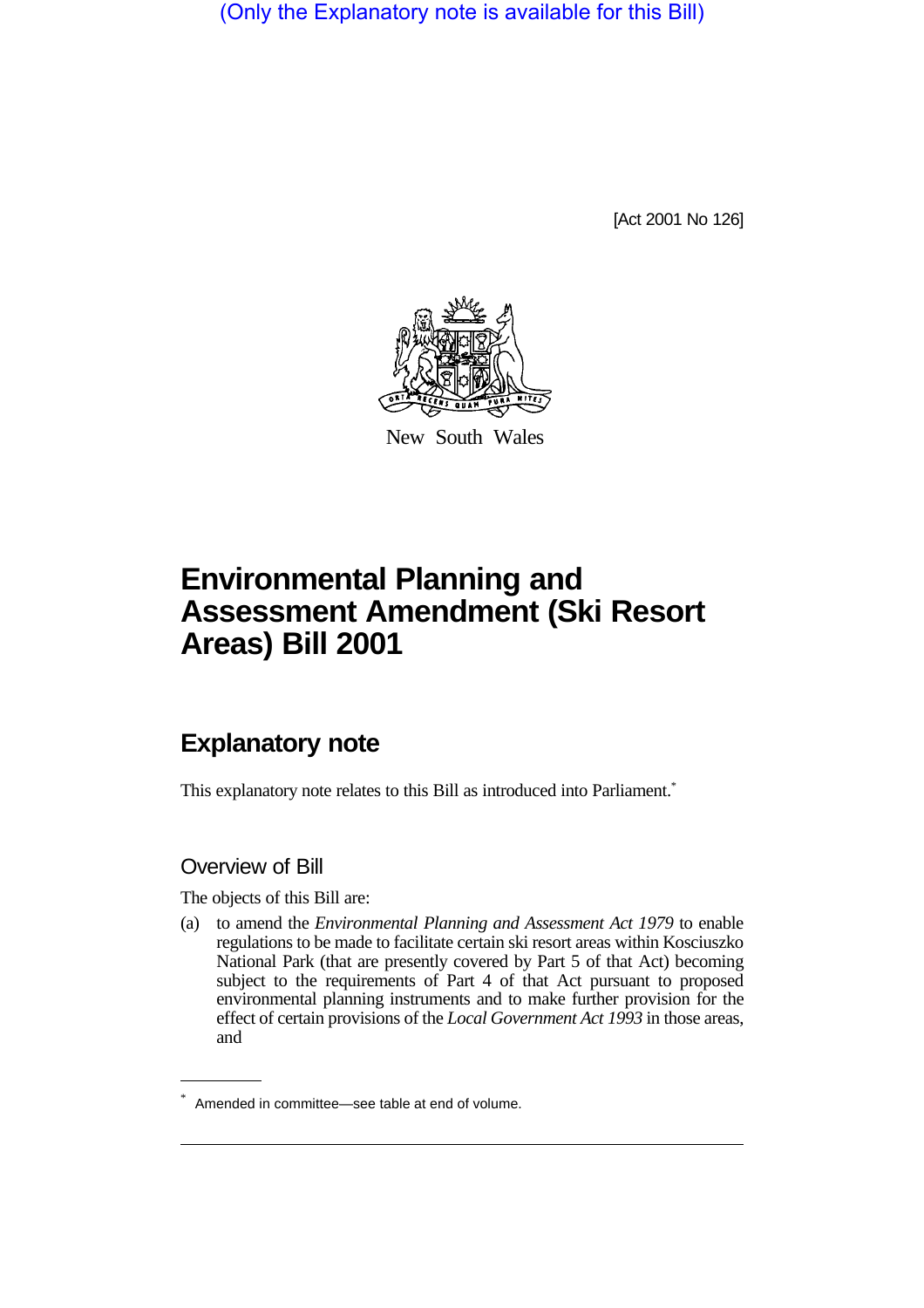Environmental Planning and Assessment Amendment (Ski Resort Areas) Bill 2001 [Act 2001 No 126]

Explanatory note

(b) to amend the *National Parks and Wildlife Act 1974* to remove those ski resort areas (except in relation to things authorised under the *Snowy Hydro Corporatisation Act 1997*) from the operation of a provision of that Act that exempts most of the lands reserved or dedicated under that Act from the operation of Division 2A (Orders) of Part 6 of the *Environmental Planning and Assessment Act 1979* and Chapter 7 (What are the regulatory functions of councils?) of the *Local Government Act 1993*.

#### Outline of provisions

**Clause 1** sets out the name (also called the short title) of the proposed Act.

**Clause 2** provides for the commencement of the proposed Act on a day to be appointed by proclamation.

**Clause 3** is a formal provision giving effect to the amendment to the *Environmental Planning and Assessment Act 1979* set out in Schedule 1.

**Clause 4** is a formal provision giving effect to the amendment to the *National Parks and Wildlife Act 1974* set out in Schedule 2.

#### **Schedule 1 Amendment of Environmental Planning and Assessment Act 1979**

**Schedule 1** enables certain regulations to be made in relation to ski resort areas within the Kosciuszko National Park that are identified by the Minister by order published in the Gazette. Any such order may only be made with the concurrence of the Minister for the Environment. Presently, activities within those ski resort areas are subject to Part 5 of the *Environmental Planning and Assessment Act 1979* because they do not require development consent under Part 4 of that Act. However, it is proposed that most activities within those ski resort areas will require development consent in the future (initially, under a State environmental planning policy and, subsequently, under a comprehensive regional environmental plan).

The regulations may deal with matters of a savings and transitional nature in relation to the ski resort areas becoming subject to Part 4 requirements. In particular, the regulations may deal with the conversion of existing approvals and requirements of those approvals in relation to activities in the ski resort areas into development consents under Part 4 and into other authorities, such as construction certificates.